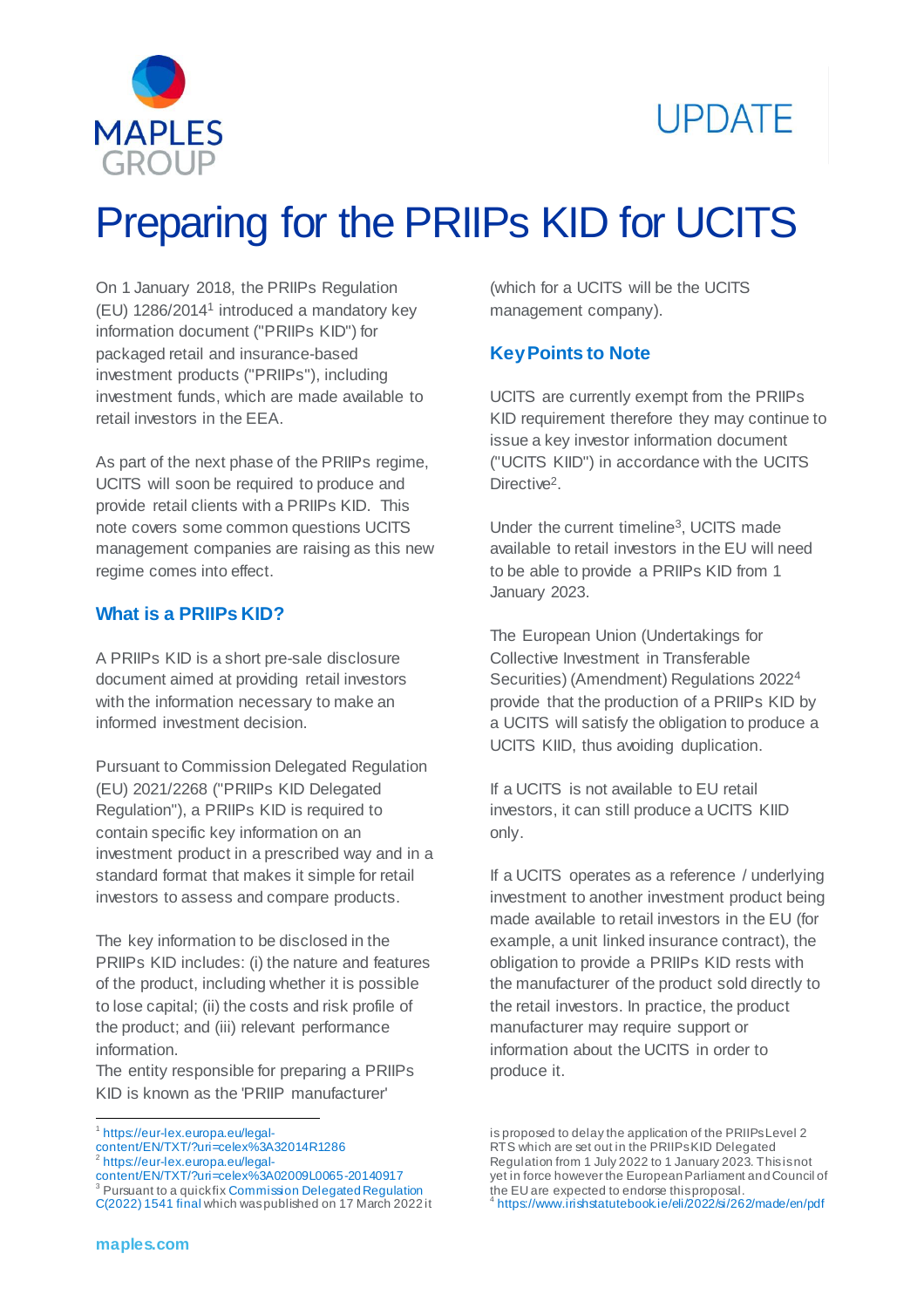# **LIPDATE**

## **UCITS KIID vs PRIIPs KID Requirements**

Although there are parallels to be drawn between the UCITS KIID and the PRIIPs KID regimes there are some key differences to be considered when producing PRIIPs KIDs. These include the disclosures relating to performance data and costs and charges.

While UCITS KIIDs disclose up to 10 years' past performance, with a risk warning as to its limited value as a guide to future performance, a PRIIPs KID must include forward looking projected returns based on historic performance. Using the product's historic performance, projected returns should be shown based on performance scenarios across a range of: (a) favourable; (b) moderate; (c) unfavourable; and (d) stress.

Similar to the "Charges" section in the UCITS KIID, the PRIIPs KID must include information on costs in the "Composition of Costs" section. However, additional data will be required for the PRIIPs KID including "portfolio transaction costs" not currently factored into the UCITS KIID charges disclosure.

# **Further Regime Changes**

Recognising the somewhat flawed nature of the existing framework, the European Supervisory Authorities ("ESAs", that is EIOPA, ESMA and the EBA) called for [changes](https://www.esma.europa.eu/sites/default/files/library/jc_2022_20_esa_advice_on_priips_regulation.pdf)<sup>5</sup> to the PRIIPs regime in April 2022. Proposed amendments include facilitating flexibility on the nature of the information to be disclosed in the performance section of the PRIIPs KID and replacing the current requirement for 'appropriate performance scenarios' to be shown for all products, with the wording 'appropriate information on performance'. The ESAs also recommend that the opportunities provided by digital disclosure should be harnessed by the European Commission and co-legislators and move the PRIIPs framework into the digital age. However these changes will necessitate amendments to the PRIIPs Regulation and accordingly are not expected to impact UCITS prior to 1 January 2023.

### **How can we help?**

The Maples Group is assisting UCITS and their managers with their transitional arrangements in preparation for the introduction of the PRIIPs KID.

We continue to monitor the aforementioned developments and assist clients by:

- advising on the application of the technical requirements of the PRIIPs Regulation;
- assisting with the analysis of whether or not a PRIIPs KID will be required and planning the transition to enable PRIIPs production by 1 January 2023;
- preparing disclosures for the production of PRIIPs KIDs;
- assisting with the implementation of appropriate governance and oversight frameworks of the production and maintenance of PRIIPs KID on an ongoing basis; and
- providing support in transition projects including consideration of implications for UCITS registered in other EU member states, and translation requirements.

# **Further Information**

For further information, please liaise with your usual Maples Group contact or any of the persons listed below.

#### Dublin

**Eimear O'Dwyer** +353 1 619 2065 [eimear.odwyer@maples.com](mailto:eimear.odwyer@maples.com)

**Caitriona Carty** +353 1 619 2157 [caitriona.carty@maples.com](mailto:caitriona.carty@maples.com)

s<br><sup>5</sup>https://www.esma.europa.eu/sites/default/files/library/jc\_202 2\_20\_esa\_advice\_on\_priips\_regulation.pdf